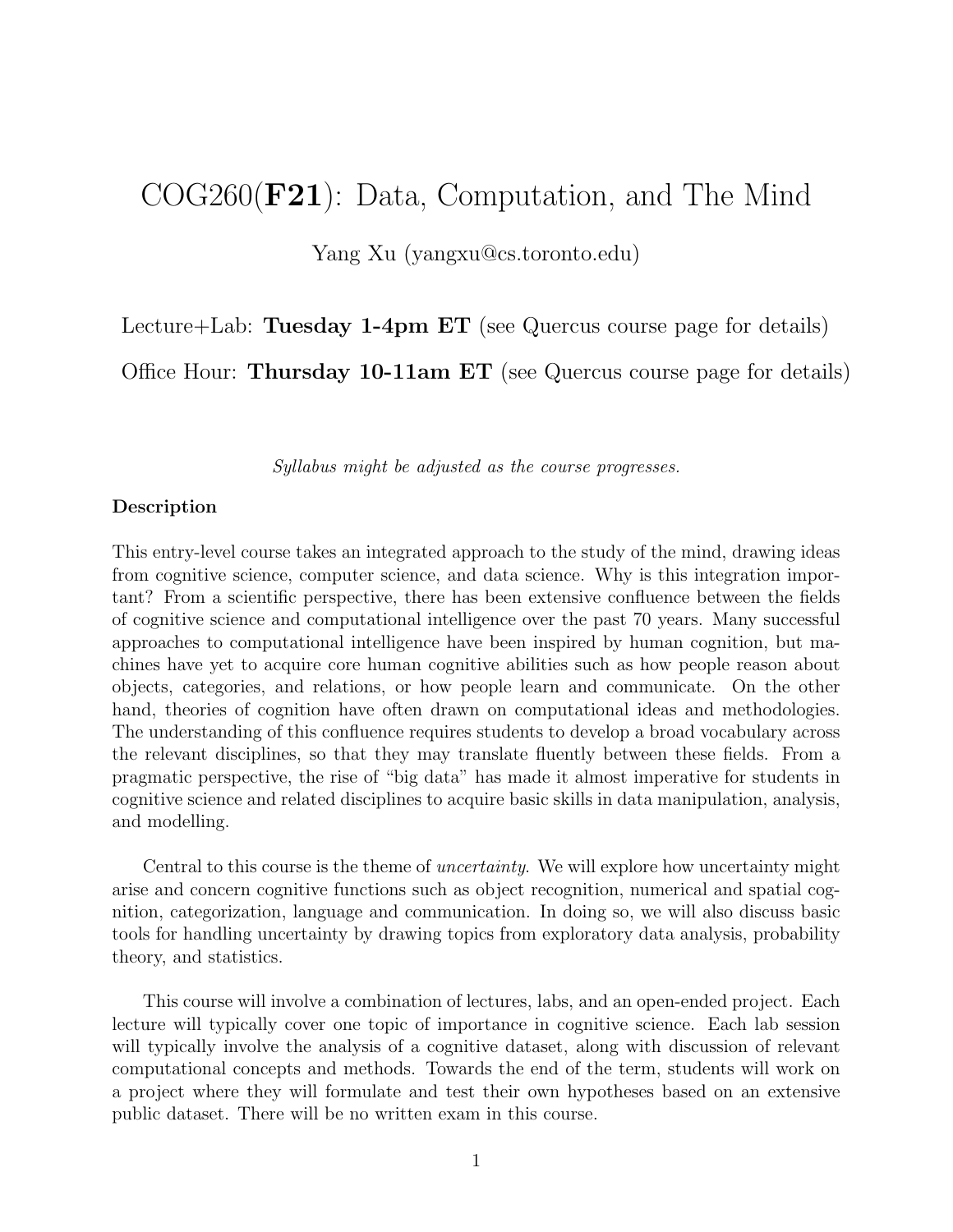## Prerequisite CSC108; Corequisite COG250.

#### **Objectives**

- 1. Develop a basic understanding of the relations between uncertainty and cognition.
- 2. Acquire basic knowledge for characterizing uncertainty computationally.
- 3. Develop practical skills in scientific exploration and data analytics.

## Textbook

We will read a combination of published papers and book chapters. We will use *Stats* as a reference textbook for elementary statistics and data analytics: De Veaux, R. D., Velleman, P. F., & Bock, D. E. (2012) Stats: Data and models, 3rd edition. Pearson. In addition, we will use the reference booklet An introduction to Python for data science applications (Salas, 2016) for programming and data analysis with Python.

#### Deliverables and Assessments

Python Notebooks for the labs and the project write-ups should be submitted via Quercus. Readings will be assessed through the labs. Required reading materials, data, starter Python Notebooks, and submission links for the labs and the project will be posted on Quercus.

| Labs $1-6$           | $60\%$ ( |
|----------------------|----------|
| Critical summary     | 10%      |
| Project proposal     | 5%       |
| Project presentation | 10\%     |
| Project report       | 15%      |

## Grading Scale

| 90 - 100% A+   77 - 79% B+   67 - 69% C+   57 - 59% D+ |  |  |                                                         |  |
|--------------------------------------------------------|--|--|---------------------------------------------------------|--|
| 85 - 89% A   73 - 76% B   63 - 66% C   53 - 56% D      |  |  |                                                         |  |
| 80 - 84% A-   70 - 72% B-   60 - 62% C-   50 - 52% D-  |  |  |                                                         |  |
|                                                        |  |  | $\begin{bmatrix} 0 & -49\% & \text{Fail} \end{bmatrix}$ |  |

 $10\%$  each)

## Policies and guidelines

- Students should work individually for the labs but collaborate in pairs for the final projects. Plagiarism is strictly forbidden and any such case if identified will be reported according to the university guidelines (see [http://www.governingcouncil.utoronto.](http://www.governingcouncil.utoronto.ca/Assets/Governing+Council+Digital+Assets/Policies/PDF/ppjun011995.pdf) [ca/Assets/Governing+Council+Digital+Assets/Policies/PDF/ppjun011995.pdf](http://www.governingcouncil.utoronto.ca/Assets/Governing+Council+Digital+Assets/Policies/PDF/ppjun011995.pdf)).
- Project presentation is expected from every student; project reporting styles should follow the guidelines provided at [http://advice.writing.utoronto.ca/types-of-writ](http://advice.writing.utoronto.ca/types-of-writing/lab-report/)ing/ [lab-report/](http://advice.writing.utoronto.ca/types-of-writing/lab-report/).
- Late assignments will be discredited at 1 point per delayed hour based on the submission time. Delays should be explained in writing at least 2 days before due date.
- Write a critical summary (500-600 words) on 1 selected Required reading by summarizing the study, discussing at least 2 related papers (via Google/Semantic Scholar) and referencing the papers found, suggesting the limitations and proposing ways to extend the study.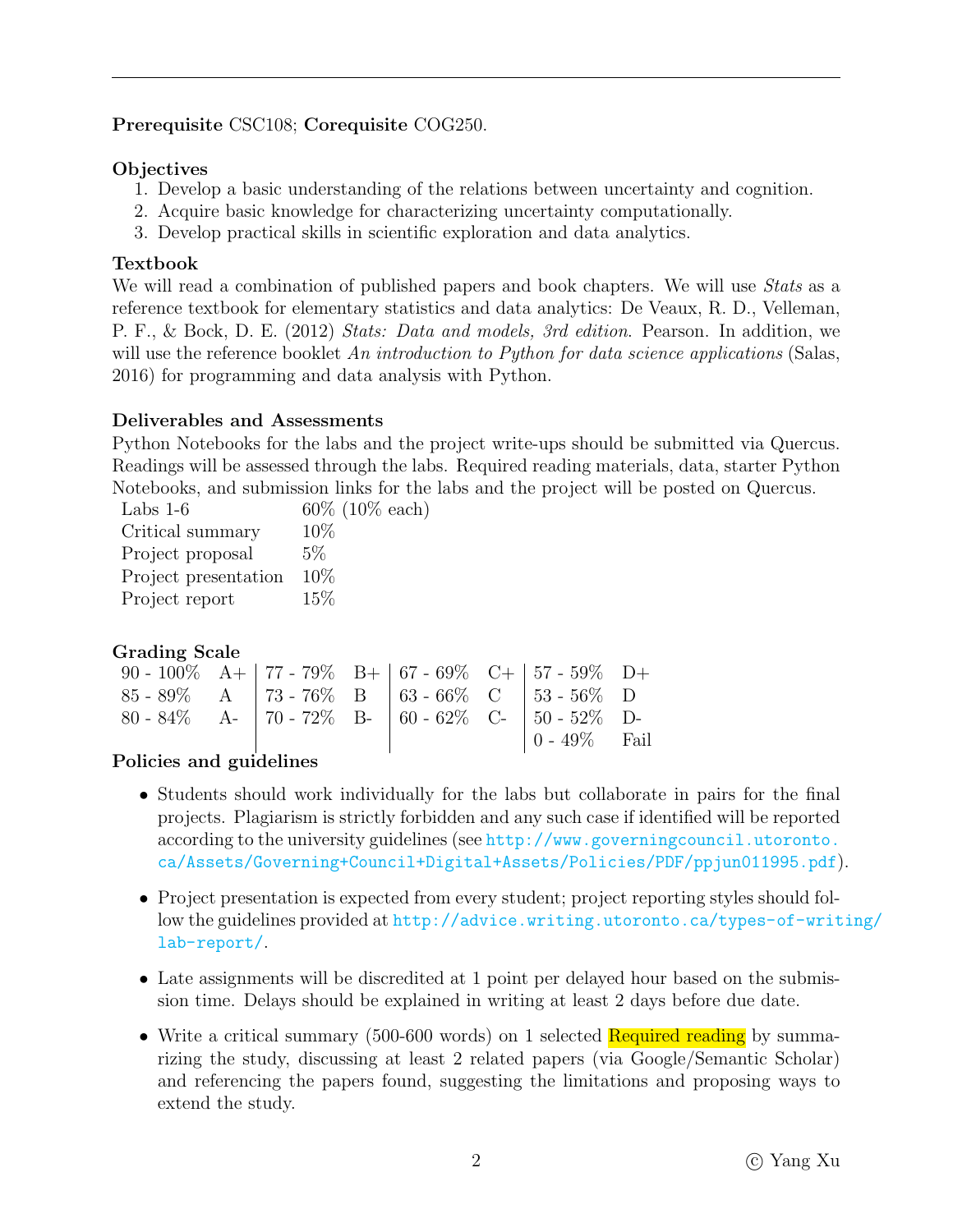Lecture  $+$  Lab Schedules and Readings (due/required items are highlighted)

• Sep 14 (Tue) Introduction  $+$  Lab 0 (Juypter Notebook)

Required reading:

- Miller, G. A. (1956). The magical number seven, plus or minus two: Some limits on our capacity for processing information. Psychological Review, 63(2), 81–97. Optional readings:
- Turing, A. M. (1950) Computing machinery and intelligence. Mind, 49, 433–460.
- Chomsky, N. (1959). Review of B. F. Skinner, Verbal Behavior. Language, 35(1), 26–58.
- Miller, G. A. (2003). The cognitive revolution: A historical perspective. Trends in Cognitive Sciences,  $7(3)$ , 141–144.
- Sep 21 (Tue) Numerical cognition  $+$  Lab 1 (data exploration)

Required reading:

– Pica, P., Lemer, C., Izard, V., and Dehaene, S. (2004). Exact and approximate arithmetic in an Amazonian indigene group. Science, 306(5695), 499–503.

Technical reference:

– Chapters 1-3 in Stats.

Optional readings:

- Wynn, K. (1992). Addition and subtraction by human infants. Nature,  $358(6389)$ , 749–750.
- Gordon, P. (2004). Numerical cognition without words: Evidence from Amazonia. Science, 306(5695), 496–499.
- Feigenson, L., Dehaene, S., and Spelke, E. (2004). Core systems of number. Trends in Cognitive Sciences, 8(7), 307–314.
- Frank, M. C., Everett, D. L., Fedorenko, E., and Gibson, E. (2008). Number as a cognitive technology: Evidence from Pirahã language and cognition. Cognition, 108, 819–824.
- Halberda, J., Mazzocco, M. M., and Feigenson, L. (2008). Individual differences in non-verbal number acuity correlate with maths achievement. Nature, 455(7213), 665–668.
- Carey, S., and Barner, D. (2019). Ontogenetic origins of human integer representations. Trends in Cognitive Sciences, 23(10), 823–835.
- Sep 28 (Tue) Object recognition  $+$  Lab 2 (number estimation) (Lab 1 due)

Required reading:

– Shepard, R. N., and Metzler, J. (1971). Mental rotation of three-dimensional objects. Science, 171(3972), 701–703.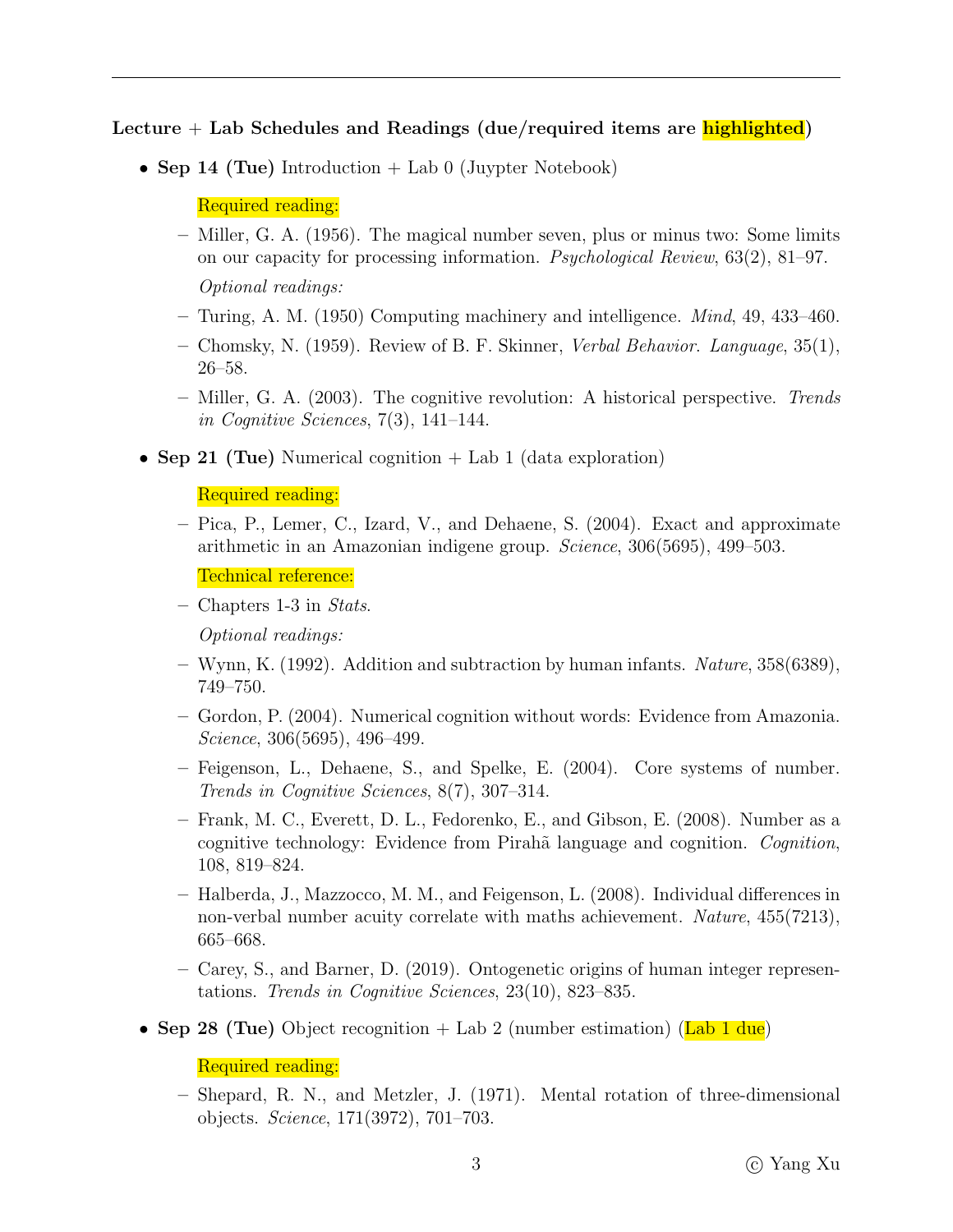#### Technical reference:

 $-$  Chapter 4 in Stats.

Optional readings:

- Hubel, D. H., and Wiesel, T. N. (1962). Receptive fields, binocular interaction and functional architecture in the cat's visual cortex. The Journal of Physiology, 160(1), 106–154.
- Biederman, I. (1987). Recognition-by-components: A theory of human image understanding. Psychological Review, 94(2), 115–147.
- Logothetis, N. K., and Sheinberg, D. L. (1996). Visual object recognition. Annual Review of Neuroscience, 19(1), 577–621.
- Riesenhuber, M., and Poggio, T. (1999). Hierarchical models of object recognition in cortex. Nature Neuroscience, 2(11), 1019–1025.
- DiCarlo, J. J., Zoccolan, D., and Rust, N. C. (2012). How does the brain solve visual object recognition? Neuron, 73(3), 415–434.
- Oct 5 (Tue) Spatial cognition + Lab 3 (mental rotation) (Lab  $2$  due)

#### Required reading:

– Levinson, S., Meira, S., and The Language and Cognition Group. (2003). 'Natural concepts' in the spatial topological domain-adpositional meanings in crosslinguistic perspective: An exercise in semantic typology. Language, 79(3), 485–516.

Technical reference:

– Chapter 8 in Stats.

Optional readings:

- Tolman, E. C. (1948). Cognitive maps in rats and men. Psychological Review, 55(4), 189–208.
- Morris, R. G. M., Garrud, P., Rawlins, J. A., and O'Keefe, J. (1982). Place navigation impaired in rats with hippocampal lesions. Nature, 297(5868), 681– 683.
- Landau, B. and Jackendoff, R. (1993). "What" and "where" in spatial language and spatial cognition. Behavioral and Brain Sciences, 16(2), 217–238.
- Majid, A., Bowerman, M., Kita, S., Haun, D. B., and Levinson, S. C. (2004). Can language restructure cognition? The case for space. Trends in Cognitive Sciences, 8(3), 108–114.
- Oct 12 (Tue) Categories + Lab 4 (prototypicality) (Lab  $3$  due)

Required reading:

– Eleanor, R. (1978) Principles of Categorization, in Rosch, E. and Lloyd, B. B. (eds), Cognition and Categorization. Lawrence Erlbaum, 27–48.

Technical reference: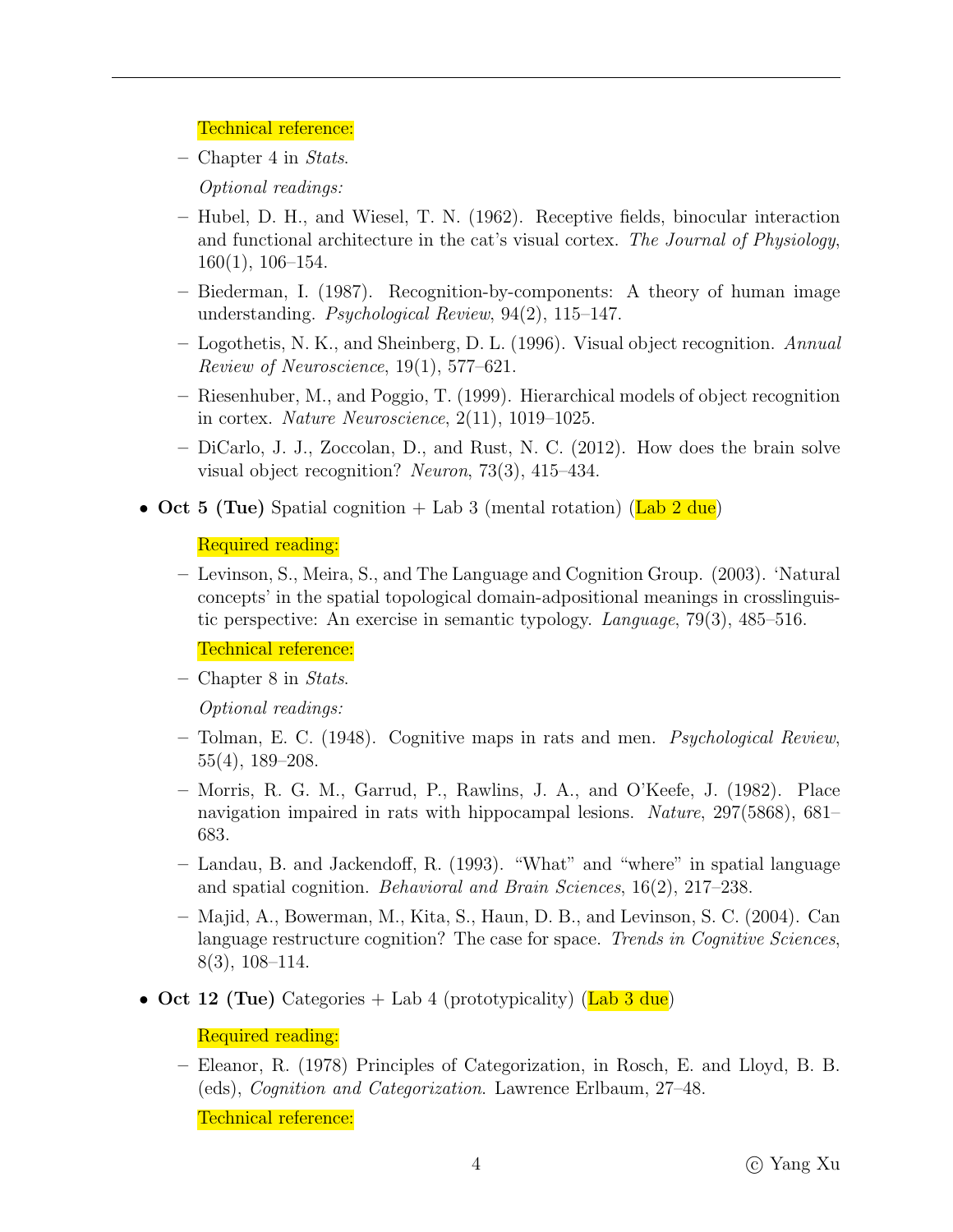- Chapter 7 in Stats.
	- Optional readings:
- Rosch, E. (1973). Natural categories. Cognitive Psychology,  $4(3)$ ,  $328-350$ .
- Rosch, E. (1975). Cognitive representations of semantic categories. Journal of experimental psychology: General, 104(3), 192–233.
- Tversky, A. (1977). Features of similarity. Psychological Review, 84(4), 327–352.
- Medin, D. L., Goldstone, R. L., and Gentner, D. (1993). Respects for similarity. Psychological Review, 100(2), 254–278.
- Oct 19 (Tue) Categorization + Lab 5 (categorization) (Lab  $4 \text{ due}$ )

#### Required reading:

– Nosofsky, R. M. (1986). Attention, similarity, and the identification-categorization relationship. Journal of Experimental Psychology: General, 115(1), 39–57.

Optional readings:

- Reed, S. K. (1972). Pattern recognition and categorization. Cognitive Psychology, 3, 382–407.
- Medin, D. L., and Schaffer, M. M. (1978). Context theory of classification learning. Psychological Review, 85(3), 207–238.
- Medin, D. L., and Smith, E. E. (1984). Concepts and concept formation. Annual Review of Psychology,  $35(1)$ ,  $113-138$ .
- Anderson, J. R. (1991). The adaptive nature of human categorization. Psychological review, 98(3), 409–429.
- Goldstone, R. L., and Kersten, A. (2003). Concepts and categorization, in Healy, A.F. and Proctor, R.W. (eds), Comprehensive handbook of psychology, Volume 4: Experimental psychology. Wiley, 599–621.
- Oct 26 (Tue) Words + Lab 6 (word frequency) (Lab  $5$  due)

Required reading:

– Chapter 2 in Zipf, G. K. (1949). Human behavior and the principle of least effort. Addison-Wesley Press.

Technical reference:

– Nichols, T. E., and Holmes, A. P. (2002). Nonparametric permutation tests for functional neuroimaging: A primer with examples. Human Brain Mapping, 15(1), 1–25.

Optional readings:

- Shannon, C. E. (1948). A mathematical theory of communication. Bell System Technical Journal, 27, 379-423 and 623-656.
- Brown, R. (1958). How shall a thing be called? Psychological Review, 65(1), 14–21.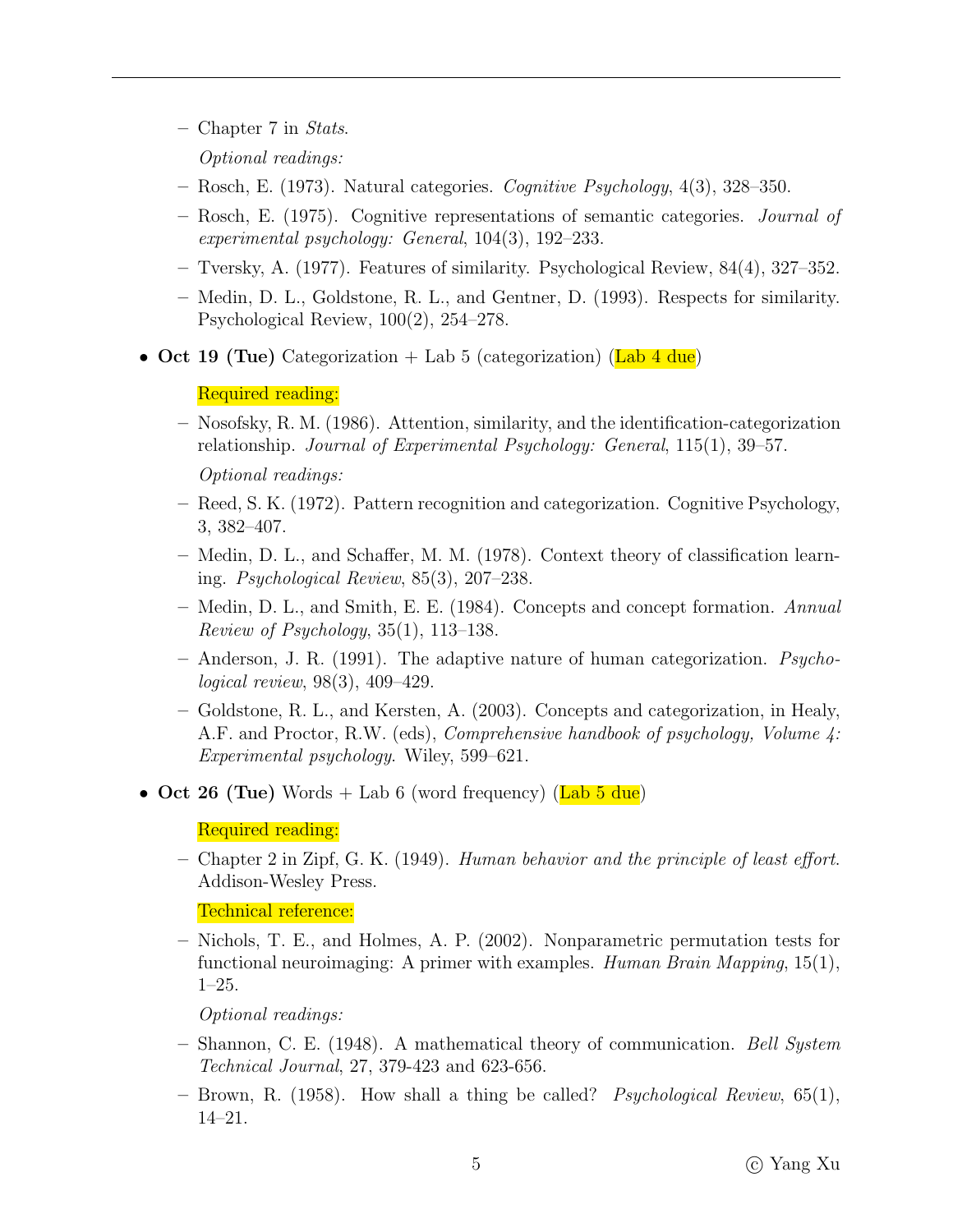- Piantadosi, S. T., Tily, H., and Gibson, E. (2011). Word lengths are optimized for efficient communication. Proceedings of the National Academy of Sciences, 108(9), 3526–3529.
- Blasi, D. E., Wichmann, S., Hammarström, H., Stadler, P. F., and Christiansen, M. H. (2016). Sound-meaning association biases evidenced across thousands of languages. Proceedings of the National Academy of Sciences, 113(39), 10818– 10823.
- Nov 2 (Tue) Languages  $+$  Lab 7: Project orientation (Lab 6 due)

Readings relevant to the project:

- Berlin, B., and Kay, P. (1969). Basic color terms: Their universality and evolution. University of California Press.
- Regier, T., Kay, P., and Cook, R. S. (2005). Focal colors are universal after all. Proceedings of the National Academy of Sciences, 102(23), 8386–8391.
- Regier, T., Kay, P., and Khetarpal, N. (2007). Color naming reflects optimal partitions of color space. Proceedings of the National Academy of Sciences, 104(4), 1436–1441.
- Abbott, J. T., Griffiths, T. L,., and Regier, T. (2016). Focal colors across languages are representative members of colors categories. Proceedings of the National Academy of Sciences, 113(40), 11178-11183.
- Gibson, E., Futrell, R., Jara-Ettinger, J., Mahowald, K., Bergen, L., Ratnasingam, S., ... and Conway, B. R. (2017). Color naming across languages reflects color use. Proceedings of the National Academy of Sciences, 114(40), 10785–10790.
- Nov 16 (Tue) Judgment and decision making + Lab 8: Project analysis (Project proposal due)

Required reading:

– Tversky, A., and Kahneman, D. (1974). Judgment under uncertainty: Heuristics and biases. Science, 185(4157), 1124–1131.

Optional readings:

- Kahneman, D. and Tversky, A. (1979). Prospect Theory: An analysis of decision under risk. Econometrica, 47(2), 263–292.
- Tversky, A., and Kahneman, D. (1981). The framing of decisions and the psychology of choice. Science, 211(4481), 453–458.
- Griffiths, T. L., Kemp, C., and Tenenbaum, J. B. (2008). Bayesian models of cognition. In Ron Sun (ed.), The Cambridge handbook of computational cognitive modeling. Cambridge University Press.
- Nov 23 (Tue) Human and machine biases + Lab 9: Project analysis (Critical summary due)